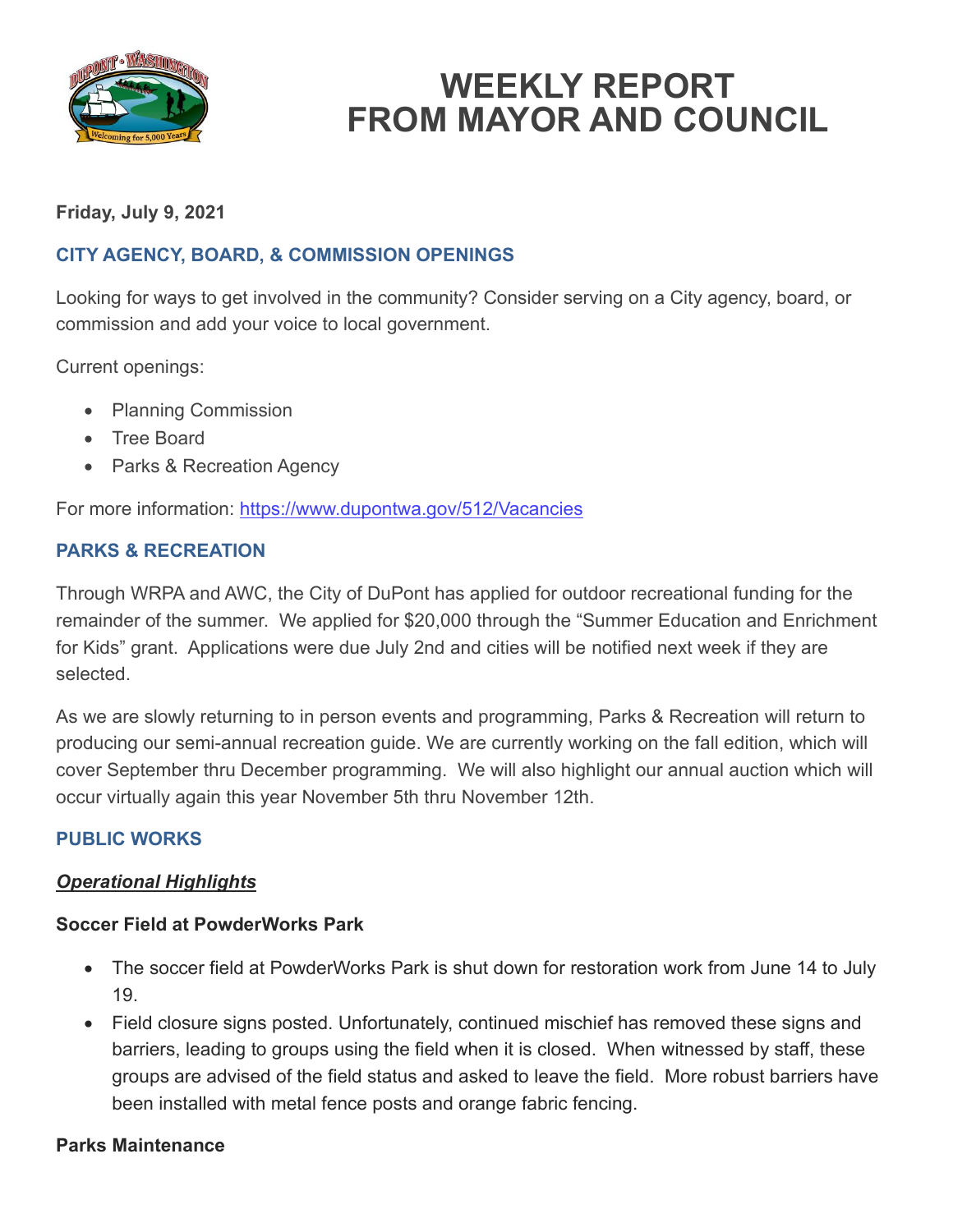• Staff doubled up the work to empty park trash cans and City wide dog waste stations before and after the 4th of July holiday weekend. Active park use throughout the City during the holiday weekend.

# **Street Light Banners and Flags**

• Swap out of Red-White-Blue Banners to the Home of Golf Banners by 7/12. The flags along Barksdale AVE and Palisade BLVD will also be taken down with this work.

# **Street Tree and Sidewalk Program**

- The team is presently working in the Palisade Village neighborhood of Aldridge PL / Harrington / Kincaid ST.
- Recruitment of Project Supervisor underway.

# **Stormwater Facility Inspections**

• Private and commercial property stormwater facilities are being schedule for inspection throughout this summer. This work will be completed by our new stormwater specialist.

# **Heat Impacts: National Weather Service Excessive Heat Warning Friday Afternoon 6/25 to Monday Evening 6/28.**

- Loss of PSE Electrical service to the Bell Hill Water Facility, Friday 6/25 at about 8 pm. PSE's contractor installed a replacement transformer and service was restored at about 11 pm. The emergency generator was operating at the Bell Hill Water Facility and was able to produce water through the loss of electrical service. Generator fuel was refilled on Saturday. 6/26.
- Staff published the use of the EOC room as a cooling center in the Public Safety Building over this period. Sign boards were posted on the entry, information was posted on the City website and Facebook page notifying residents.
- Hottest day was Monday 6/28 with 108 degrees F. All normal work by the operations staff was halted by Noon, and transitioned to maintenance work indoors, or under cover.
- Civic Center HVAC units required servicing during this timeframe as some units had stopped operating.

## *Contracting Highlights*

## **New Public Works Facility**

• Our contractor for the new Public Works facility started work in January 2021. Completion is April 2022.

# **DuPont Steilacoom RD Improvements**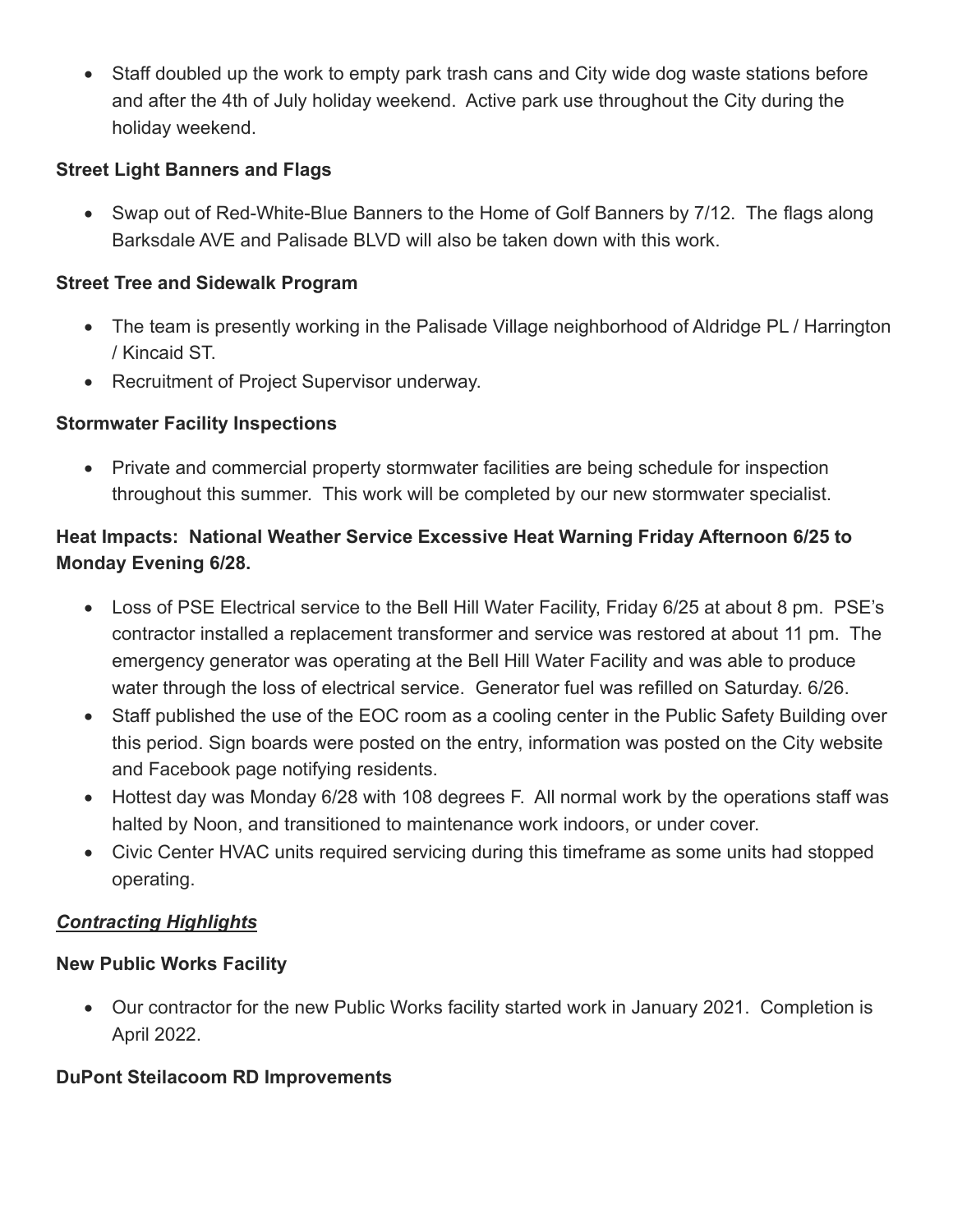• This project was advertised with a bid opening of 4/30. Award 5/11. Pre-Construction Meeting scheduled for 7/8. Will have more details on the construction schedule this summer after the 7/8 meeting. Expected start of work is Summer 2021 with completion by October 2021.

# **Stormwater Improvements Historic Village**

- Work will provide major maintenance to the existing catch basins and outlets.
- Replacement catch basin vaults, settling tanks and underground infiltration gallery will be installed on Barksdale AVE: 1) near Union 76, 2) between Forcite ST / Santa Cruz ST, and 3) between Penniman ST / Haskell ST. This will eliminate the standing water in these areas during winter storms.
- Bid opening and bid review completed. Award 7/13.
- Completion by 10/1 with a 60-day performance period.

# **New Water Treatment Plants**

- Design is underway with completion October 2021.
- Advertisement, Bid Opening, and Award November December 2021
- Construction January 2022 August 2022.

# **Center DR Overlay Phase 6: Exit 118 to McNeil ST**

• Design Phase funding is being processed via WSDOT. Advertisement for design work was published on 6/21 and again on 6/28. Request for Qualifications is due 7/12. Design work through remainder of 2021 and into early 2022. Construction phase will be in spring/summer 2022.

# **Multi Field Sports Complex NEPA Study Phase 1**

• This project is kicking off 6/8 and will complete in December 2021. This phase 1 will develop scope, schedule and cost for a 2023 NEPA Phase 2 study that will be expected to be an EIS level study. Funding request will be submitted in January – February 2022.

# *Staffing Highlights*

- Recruitment underway for 2 vacant positions in the Dept.
	- o Sidewalk Team: Project Supervisor
	- o Museum Coordinator

# **DUPONT FIRE DEPARTMENT**

## **Total Calls for Service 06/23/2021 – 07/07/2021: 43**

• Over the last two weeks, a private ambulance was available 6% of the time with an average response time of 30 minutes.

## **9-Water Safety Tips For Summer**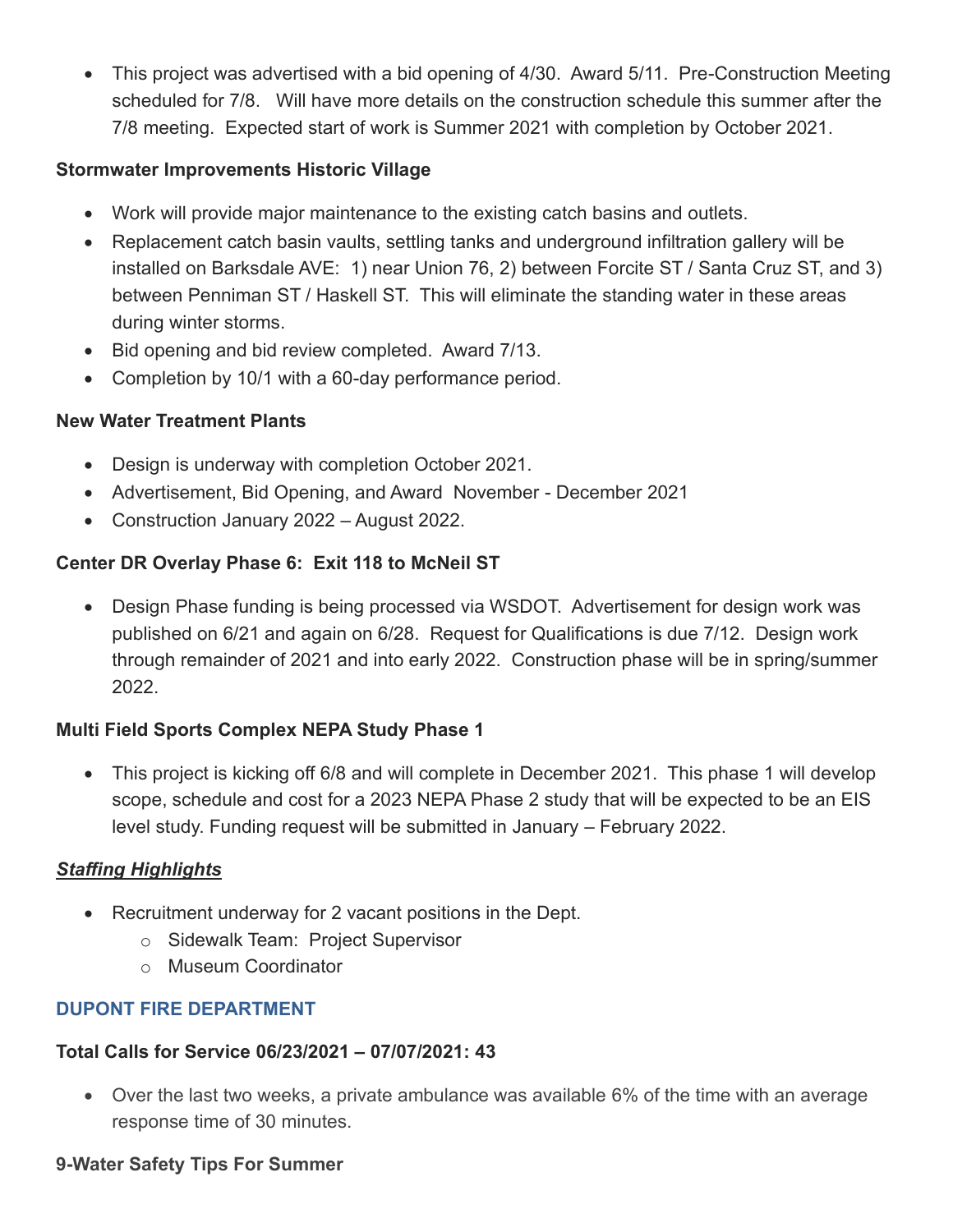- Know the tide schedule, beach conditions do change
- No Swimming Alone. One of the first water safety tips you should follow this summer is to make a rule that nobody swims alone.
- Make Sure Kids are Supervised.
- Wear Life Vests When Needed.
- Skip Breath-Holding Games.
- Stay Away from Pool Drains.
- Don't Swim Sick.
- Don't Swallow Water.
- Learn CPR.

# **Inslee Declares Wildfire State of Emergency, Limited Burn Ban**

Gov. Jay Inslee [declared](https://www.governor.wa.gov/news-media/inslee-declares-wildfire-state-emergency-limited-burn-ban?fbclid=IwAR3xTI8nO0RaWDI0L_PPpGTgu5ZUp3lbkMfYJL3LWL9mPmFVfYVK27h8fRc) a statewide state of emergency relating to the growing risk of wildfires, including a statewide prohibition on most outdoor and agricultural burning through September 30, 2021.

# **DUPONT POLICE DEPARTMENT**

**Total Calls for Service 6/21/21 – 6/27/21: 166**

**Average: 23.71 calls per day**

- 69 Security Checks/Foot Patrol
- 17 Medical Calls
- 11 Agency Assist
- 5 Wellness Checks
- 3 Motor Vehicle Collisions
- 1 Driving Under the Influence
- 1 Sexual assault (*under investigation*)

## **CRIMES AGAINST PERSONS:**

- 1 Domestic Violence Physical
- 1 Fraud

## **CRIMES AGAINST PROPERTY:**

• 1 Vehicle Prowls

## **ARRESTS/REFERRED TO PROSECUTOR FOR CRIMINAL**

#### **CHARGES:**

- 1 Domestic Violence Physical
- 1 Driving Under the Influence (DUI)

# **DEPARTMENT NEWS:**

- Training:
	- o One (1) officer undergoing Patrol Field Training
	- o Two (2) officers undergoing Basic Law Enforcement Academy Training
- The Emergency Operations Center (EOC) was activated as a "Cooling Center" for the City of DuPont on Saturday and Sunday from 10:00AM until 7:00PM.
- The Department hosted a small (socially distanced) birthday party for Peter. Peter and his family recently moved to DuPont from another country – WELCOME TO DUPONT! EMERGENCY & PATROL INCIDENTS:<br>
• Of Security Checks/Foot Patrol<br>
• 11 Agency Assist<br>
• 15 Wellness Checks<br>
• 3 Motor Vehicle Collisions<br>
• 1 Vehicle Prowns<br>
• 3 Motor Vehicle Collisions<br>
• 1 Sexual assault<br>
• 1 Domestic
	-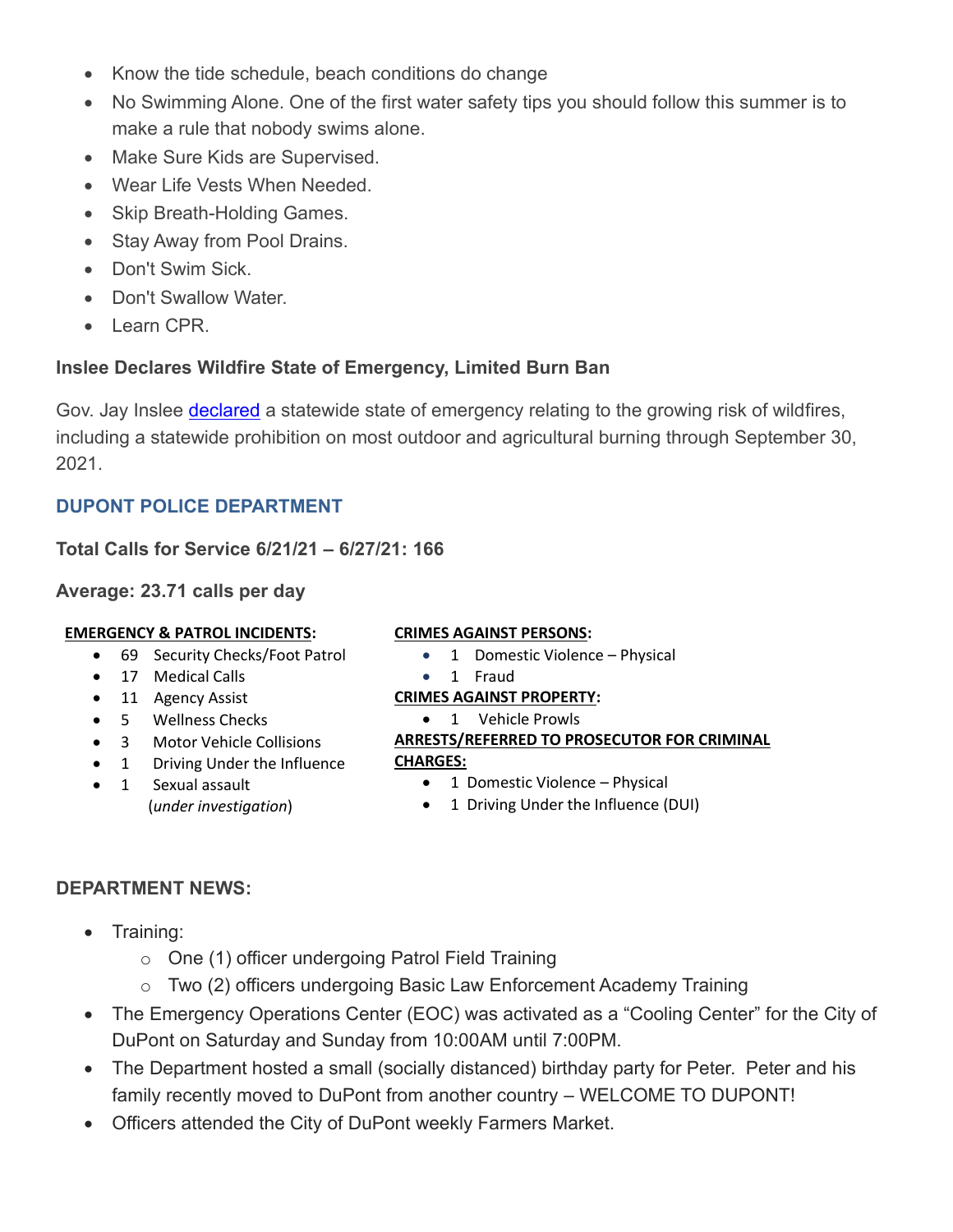## **REPORTING AN EMERGENCY?**

- To report an emergency, dial 9-1-1
- To report a non-emergency, dial (253) 287-4455
- If you aren't sure, let us help you by dialing (253) 964-7060

# **COMMUNITY POLICING MESSAGE**

# **DOWNLOAD THE D.P.D. APP!**



The DuPont Police Department (DPD) will utilize technology to help personnel build resilience and avoid the negative long-term effects of high job-related stress, while also connecting with the public.

The public can access the app to receive general information about DPD and crime prevention.

However, there is a significant wellness portion of the app that is only available to DPD personnel. Powered by Cordico, the leader in public safety wellness technology, the app includes a wellness toolkit addressing 60 behavioral health topics such as fatigue, suicide prevention and alcohol abuse, mental health self-assessments, and videos and guides on yoga, mindfulness, nutrition and more. In addition, the app provides contact information for local therapists who have experience working with first responders, and connects users with the DPD Chaplain & Support Program. DPD Personnel and their families will have confidential, 24/7 access to the app to ensure they have the resources they need in their most difficult moments – on or off-duty. Officers will also have access to a variety of training topics and resources.

The DuPont Police Department joins hundreds of agencies and organizations nationwide served by Cordico.

You can view Chief Newman's public message introducing the DuPont Police Department app here: <https://www.youtube.com/watch?v=HcC2vSlBxeE>

**Total Calls for Service 6/28/21 – 07/04/21: 210**

**Average: 30 calls per day**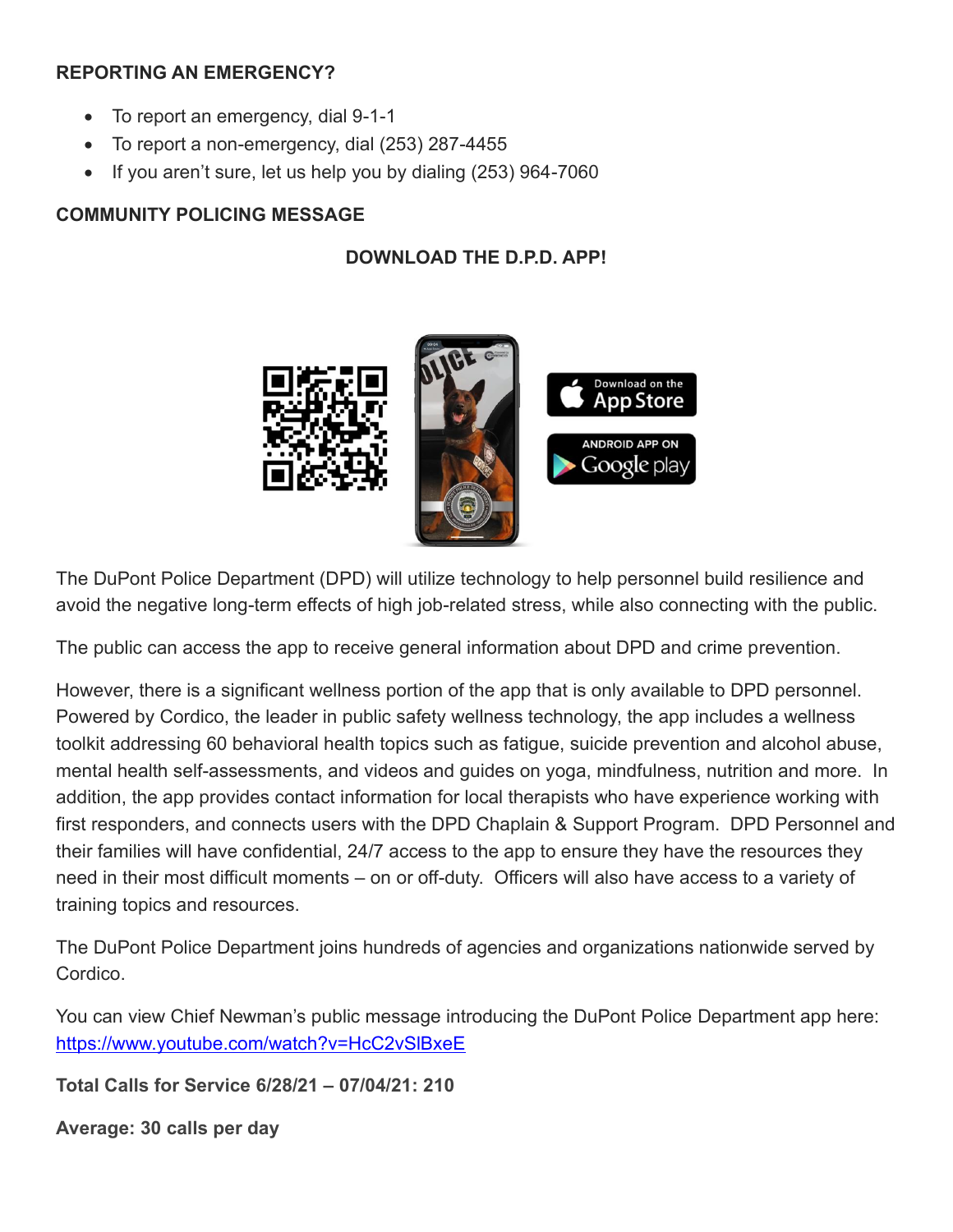#### **EMERGENCY & PATROL INCIDENTS:**

- 83 Security Checks/Foot Patrol
- 14 Fireworks Complaints
- 12 Medical Calls
- 4 Agency Assist
- 4 Wellness Checks
- 4 Motor Vehicle Collisions
- 1 Attempted Suicide

#### **CRIMES AGAINST PERSONS:**

- 1 Fraud (credit Card) **CRIMES AGAINST PROPERTY:**
	- 1 Trespass of Unwanted Subject
	- 1 Vandalism to Travel Trailer
	- 2 Theft of Camping Equipment (SOLVED) and a bicycle (ongoing)

#### **ARRESTS/REFERRED TO PROSECUTOR FOR CRIMINAL CHARGES:**

• 1 Referral to Prosecutor for Possession of Stolen Vehicle and Multiple Warrants

#### **DEPARTMENT NEWS:**

- Training:
	- o One (1) officer undergoing Patrol Field Training
	- o Two (2) officers undergoing Basic Law Enforcement Academy Training
- The Emergency Operations Center (EOC) was activated as a "Cooling Center" for the City of DuPont on Monday and Tuesday from 10:00AM until 9:00PM.
- DPD performed ATV patrol on Sequalitchew Trail on June 30.
- An elderly family staying overnight in the city needed a walker for the night until they returned to their home. They contacted the police department and officers were notified; a walker was located to loan to the family for the evening.
- High visibility Patrols were conducted around Kennedy Pl./Spencer Ct. for Fireworks violations. Several individuals were educated regarding the current Fireworks DMC.
- The Intersection at Center Dr./Bobs Hollow Ln is flashing red all ways indicating a 4-way stop. DOT was notified of this on 07/02/2021.

# The DuPont Police Department is OPEN for walk in traffic!

- If you have a question, we look forward to answering it.
- If you have a concern, we look forward to addressing it.
- If you need assistance and it's not an emergency, we appreciate the opportunity to assist you.

You can reach us via email at [Police@dupontwa.gov](mailto:Police@dupontwa.gov) or by telephone at 253-964-7060.

## **REPORTING AN EMERGENCY?**

- $\triangleright$  To report an emergency, dial 9-1-1
- $\triangleright$  To report a non-emergency, dial (253) 287-4455
- $\triangleright$  If you aren't sure, let us help you by dialing (253) 964-7060

## **PET LICENSES**

All cats and dogs over 3 months of age within the City of DuPont must be licensed. Proof of vaccination must be presented at the time of licensing. New residents have 30 days to license their cats or dogs, who are three months of age or older. [Applications can now be submitted online.](https://www.dupontwa.gov/211/Animal-Control-Pet-Licensing)

## **JOB OPENINGS**

The City of DuPont has several open positions. To view job opportunities [click here.](https://www.governmentjobs.com/careers/dupontwa?)

# **DUPONT COMMUNITY GARDEN**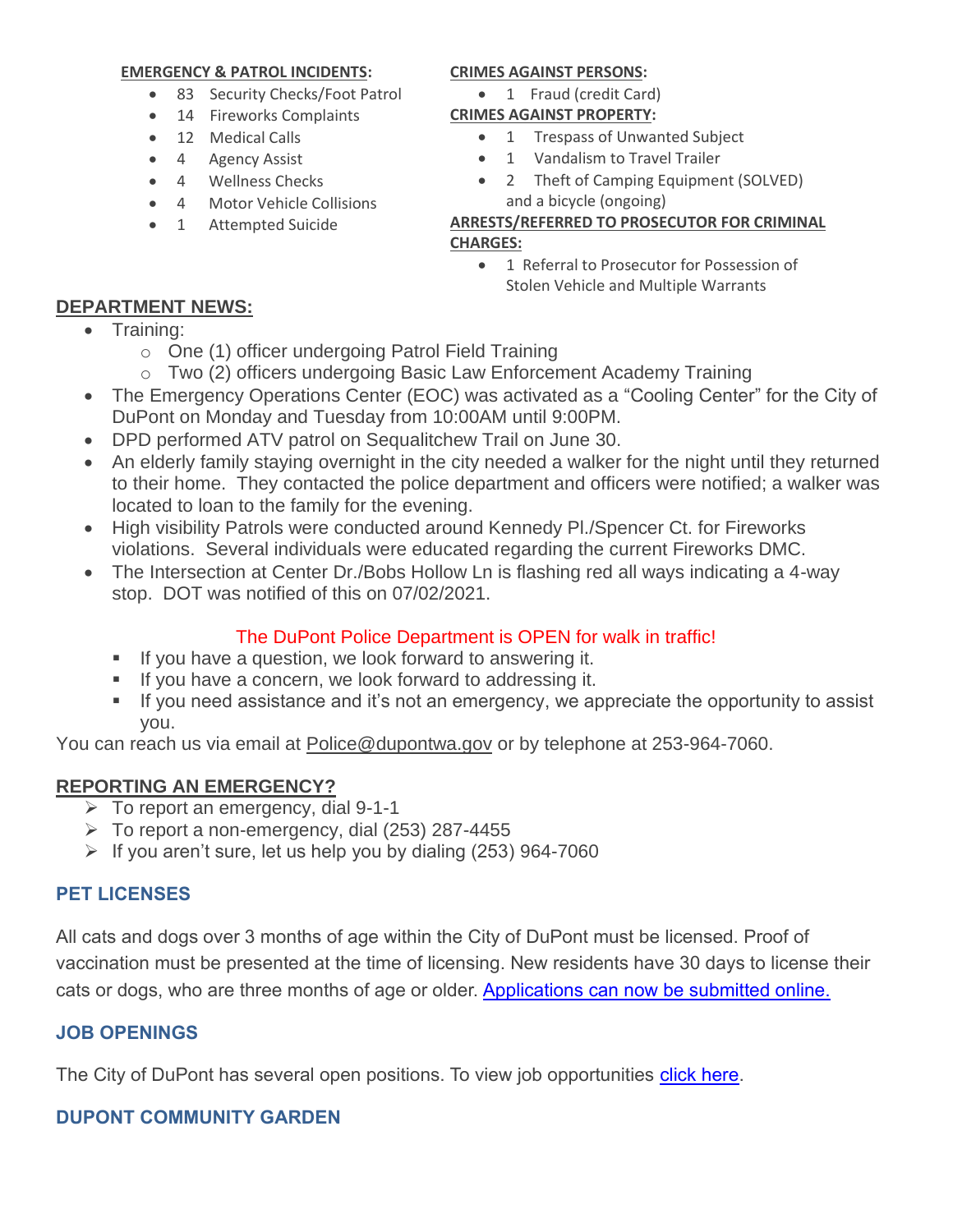The DuPont [Community](https://www.dupontwa.gov/Facilities/Facility/Details/DuPont-Community-Garden-39) Garden on Power Line road is accessible from Center Drive by Creekside Apartments. There are over 80 garden beds available for a yearly rental both outdoors or in one of the two greenhouses. The garden provides seeds, irrigation and fertilizer to get started.

For more information, contact the garden at [idcgardens@gmail.com](mailto:idcgardens@gmail.com) and check out the DuPont Community Garden Facebook page for updates.

# **SOUND TRANSIT: POINT DEFIANCE BYPASS**

Expect traffic delays at railroad crossings June 1 – July 25

Amtrak will be conducting crew qualifications on tracks parallel to I-5 between Tacoma, South Tacoma, Lakewood, JBLM, and DuPont. This training is being conducted in coordination with Sound Transit and the Washington State Department of Transportation. Due to track testing, individuals will see some activity on or near the tracks.

Trains will run from Tacoma Dome station to the Nisqually Junction on the Lakewood Subdivision. During this period, trains will be running at speeds of up to 79 mph.

Due to track testing, travelers may experience traffic delays at railroad signal crossings. However, it will take less than a minute for trains to pass, from the time gates come down until they come back up again. The public is asked to use extreme caution near the railroad right-of-way.

# **What**

• Potential traffic delays at railroad crossings.

## **When**

• June 1 – July 25. Tuesdays and Wednesdays 8 p.m. to 3 a.m.; Saturdays and Sundays 12 p.m. to 9 p.m.

## **Where**

- Potential traffic delays could occur at the following at-grade signal crossing:
- South 74th Street
- Steilacoom Boulevard Southwest
- 100th Street Southwest
- 108th Street Southwest
- Bridgeport Way Southwest
- Clover Creek Drive Southwest
- 41st Division Drive
- DuPont Steilacoom Road

#### **More**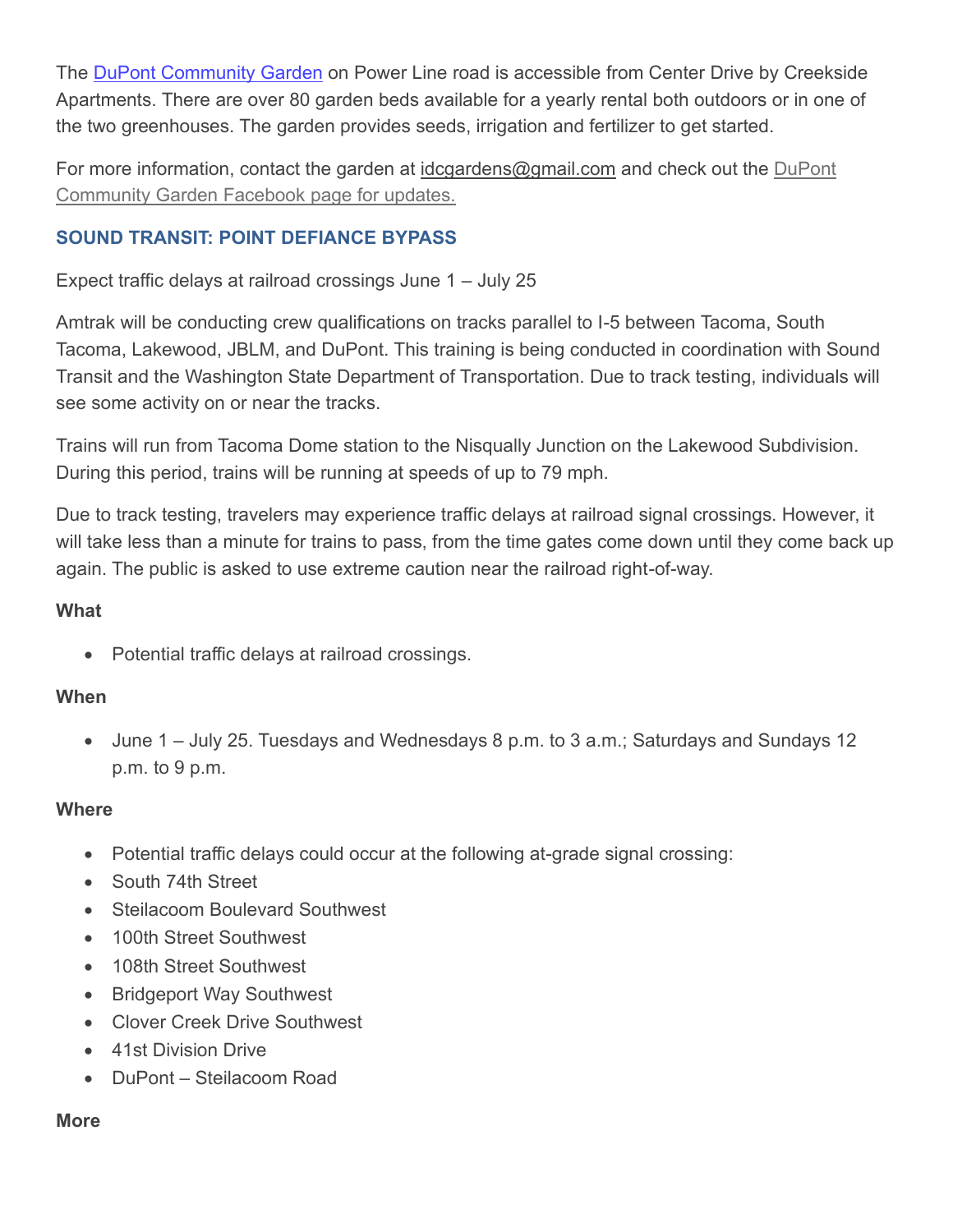- These tests and trainings are in advance of the eventual resumption of Amtrak Cascades service to the Point Defiance Bypass later this year.
- For more information about train safety, visit the Washington State Department of Transportation.

# **YOUTUBE LIVE**

The City now streams Council Committee Meetings on *YouTube Live*. These meetings will be availble to view on the [City's YouTube channel.](https://www.youtube.com/channel/UCl-nrLK1wNfpq3_CeNJw40A?view_as=subscriber) Workshops and Council Meetings will be filmed by *PCTV* and *YouTube Live*.



# **RECYCLE & REDUCE WASTE**

The City of DuPont has glass and cardboard recycling containers in the City Hall parking lot. In the glass container -please ensure the glass has been rinsed with no lids or bags. In the cardboard container-, please NO packing materials.

Check out the following links from **Pierce County** below for helpful recycling and reducing waste information.

\* [Recycling & Garbage](https://www.co.pierce.wa.us/DocumentCenter/View/57949/2019_Reminders_WEB?bidId) \* [Why Can't I Recycle….](https://www.co.pierce.wa.us/5189/Why-Cant-I-Recycle)

\* [Shred Events](https://www.co.pierce.wa.us/1536/Shred-Events)

## **KINDERGARTEN ENROLLMENT IS NOW OPEN**

If your child is 5 years old on or before August 31st, now is the time to enroll in Kindergarten. Full day kindergarten is free and an important part of your child's success in life. [Register here.](https://www.steilacoom.k12.wa.us/Domain/36)

# **UPCOMING BUSINESS MEETINGS**

# **JULY 13, 2021 CITY COUNCIL MEETING**

- Historic Village Stormwater Improvements
- Award Construction Management for DuPont Steilacoom RD Improvements
- Proclamation-Pierce County Libraries
- Plaque
- Comcast Franchise Hearing
- Legislative Update
- Comcast Franchise
- PFAS

## **JULY 27, 2021 CITY COUNCIL WORKSHOP**